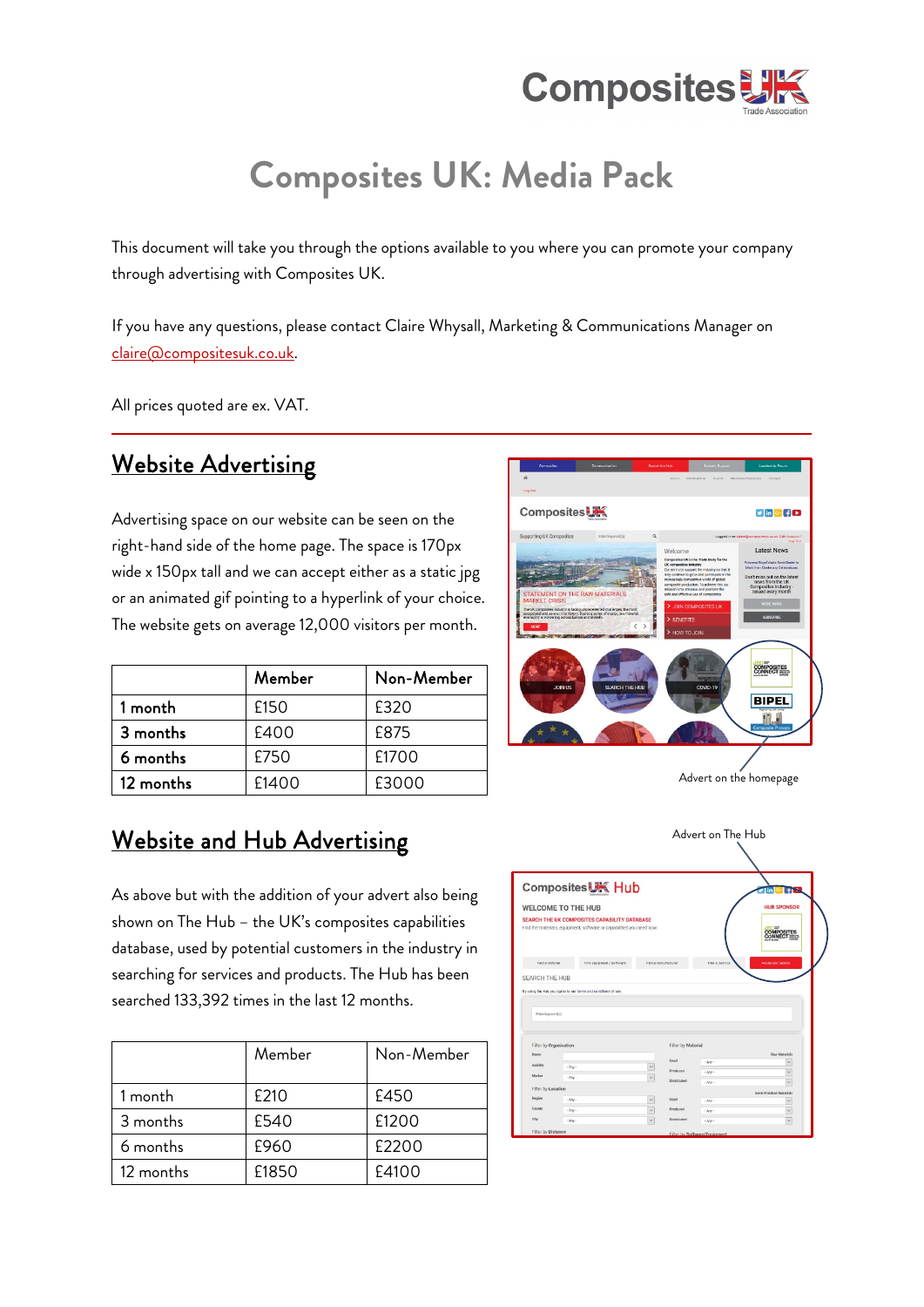

### Newsletter Advertising

The Composites Hub newsletter – a collaboration between Composites UK and the National Composites Centre, is sent out twice per month to 9,000 subscribers.

It is sent on the first working day of each month, with the next edition following 14 days later.

Advertising space on the newsletter are 260px wide x 100px high. Static jpgs only. Prices higher than the website advertising as this is delivered directly to people's inboxes.

|           | Member | Non-Member |
|-----------|--------|------------|
| 1 month   | £250   | £530       |
| 3 months  | £680   | £1400      |
| 6 months  | £1200  | £2900      |
| 12 months | £2200  | £5400      |



Adverts on the newsletter

### Solus Emails to Members

This option allows you to send a solus email directly to Composites UK members (a mailing list of 700 individuals) about your product, service or event in your branding.

- There's a total of two available slots per month.
- You provide the HTML.
- Click through and open rates can be supplied.
- Contact details of who opened/viewed the email will not be shared.
- Requests for this option are not guaranteed and need to be deemed appropriate for the audience by the Composites UK communications team.

|           | Member | Non-Member |
|-----------|--------|------------|
| Per email |        | £300       |

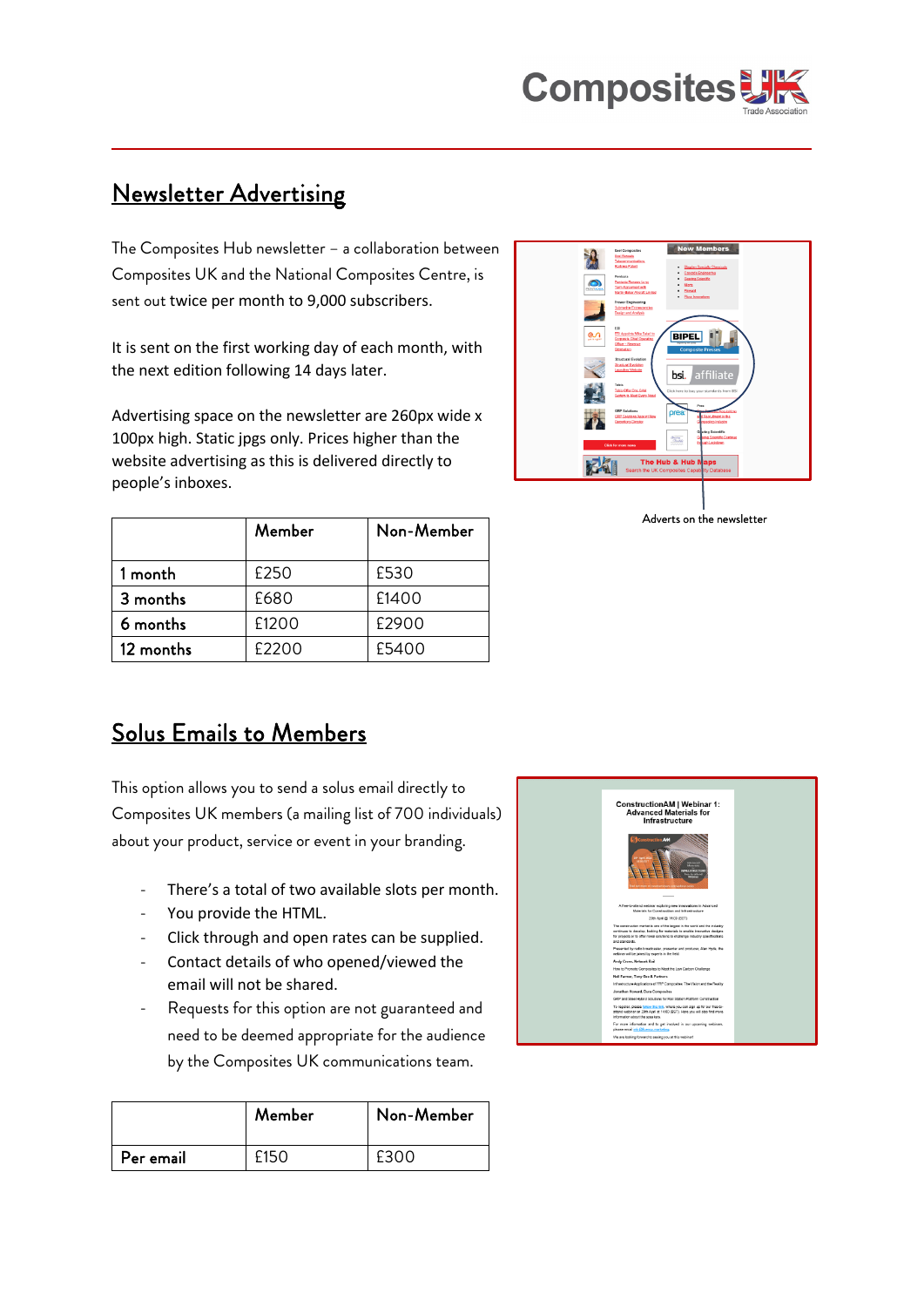

## Social Media Support

A sponsored post to our social media followers. This option is open to members only, and like the solus email option, requests are not guaranteed and need to be deemed appropriate for the audience by the Composites UK communications team.

The content is provided by you – this could be in the form of a new post, or a share of a specific post you already have live.

LinkedIn connections: 7,851 Twitter followers: 4,756 *(As of April 2021)*

|                 | Member | Non-Member |
|-----------------|--------|------------|
| LinkedIn status | £320   | n/a        |
| update          |        |            |
| Twitter post    | F200   | n/a        |

### 3-Minute Member Videos

We're inviting you to work with us on a short video to showcase why you have joined Composites UK, or, if you're one of our longer standing members, what you have gained by being part of the Association.

This is shared on our YouTube channel and posted about on our social media throughout the year.



We ask that you self-film what it is you'd like to present to the world. It can be an interview with employees and/or some footage of your workspace – whatever you wish. This can be done simply, on a camera or on a phone if that's all you have. If you would like some text on the screen this should be provided in a Word document with a note of the file name it should appear with. Send all of your files to us and we will do the editing for you!

Videos should be sent in .mp4 format. You get final sign off before the video is made live.

#### Free-of-charge